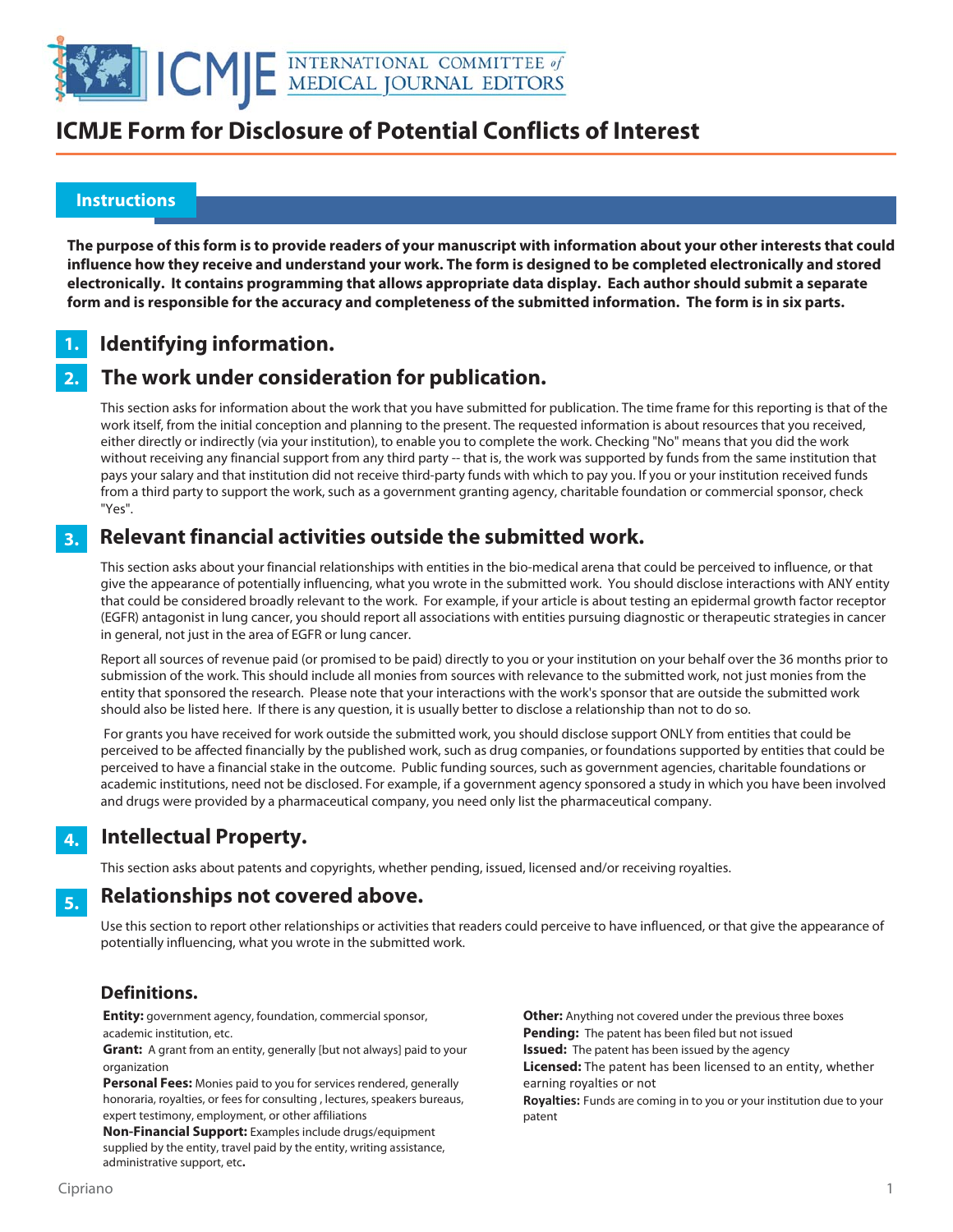

| 1. Given Name (First Name)<br>Cara                                       | 2. Surname (Last Name)<br>Cipriano                                            | 3. Date<br>25-March-2016                        |
|--------------------------------------------------------------------------|-------------------------------------------------------------------------------|-------------------------------------------------|
| 4. Are you the corresponding author?                                     | $\sqrt{ N_{0} }$<br>Yes                                                       | Corresponding Author's Name<br>Douglas McDonald |
| 5. Manuscript Title<br>6. Manuscript Identifying Number (if you know it) | Malignant Transformation of a Giant Cell Tumor of Bone Treated with Denosumab |                                                 |

Did you or your institution **at any time** receive payment or services from a third party (government, commercial, private foundation, etc.) for any aspect of the submitted work (including but not limited to grants, data monitoring board, study design, manuscript preparation, statistical analysis, etc.)?

Are there any relevant conflicts of interest?  $\Box$  Yes  $\Box$  No

| <b>Section 3.</b> | Relevant financial activities outside the submitted work. |
|-------------------|-----------------------------------------------------------|

Place a check in the appropriate boxes in the table to indicate whether you have financial relationships (regardless of amount of compensation) with entities as described in the instructions. Use one line for each entity; add as many lines as you need by clicking the "Add +" box. You should report relationships that were **present during the 36 months prior to publication**.

Are there any relevant conflicts of interest?  $\Box$  Yes  $\Box$  No

## **Intellectual Property -- Patents & Copyrights**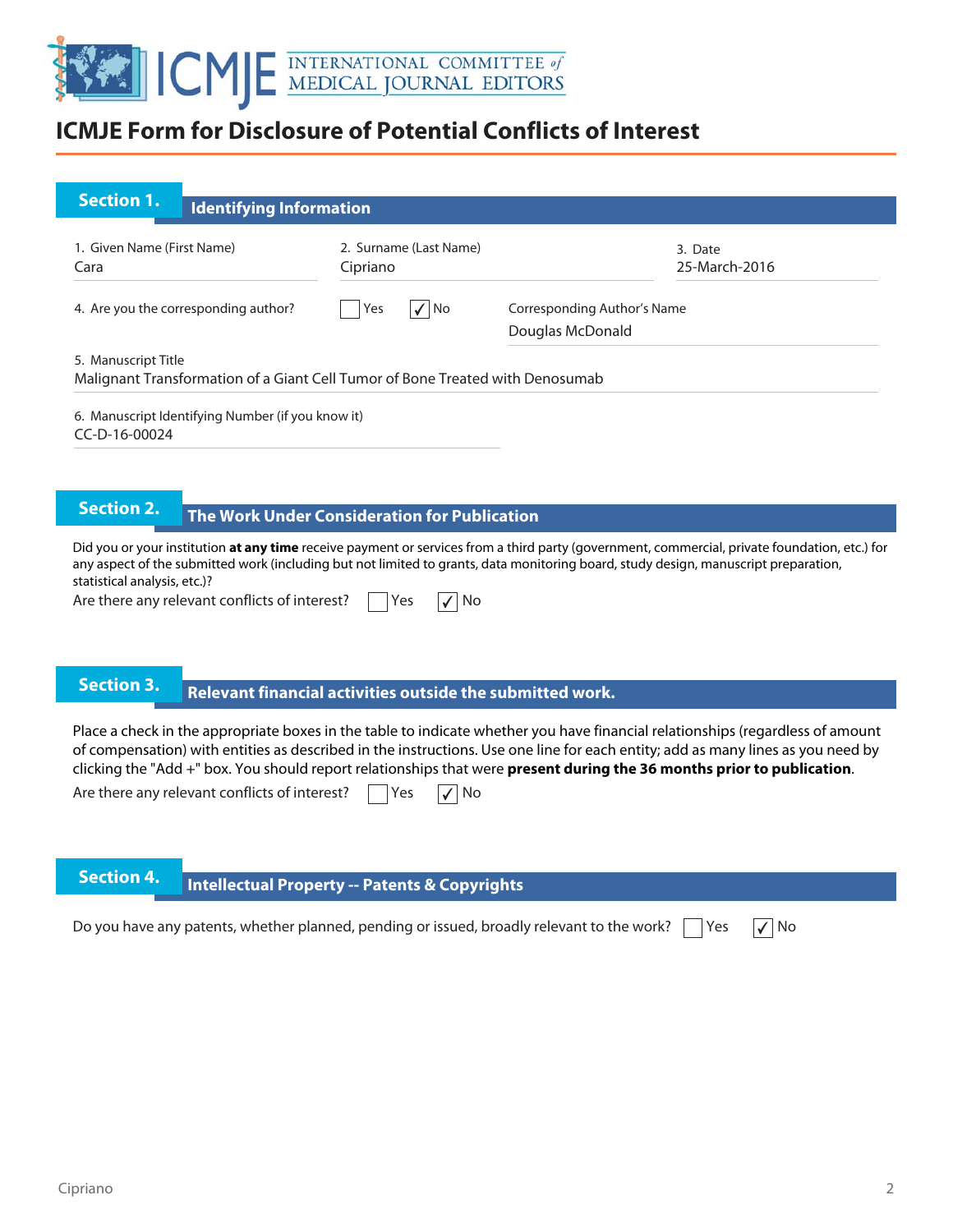

### **Section 5.** Relationships not covered above

Are there other relationships or activities that readers could perceive to have influenced, or that give the appearance of potentially influencing, what you wrote in the submitted work?

Yes, the following relationships/conditions/circumstances are present (explain below):

 $\sqrt{\ }$  No other relationships/conditions/circumstances that present a potential conflict of interest

At the time of manuscript acceptance, journals will ask authors to confirm and, if necessary, update their disclosure statements. On occasion, journals may ask authors to disclose further information about reported relationships.

### **Section 6. Disclosure Statement**

Based on the above disclosures, this form will automatically generate a disclosure statement, which will appear in the box below.

Dr. Cipriano has nothing to disclose.

### **Evaluation and Feedback**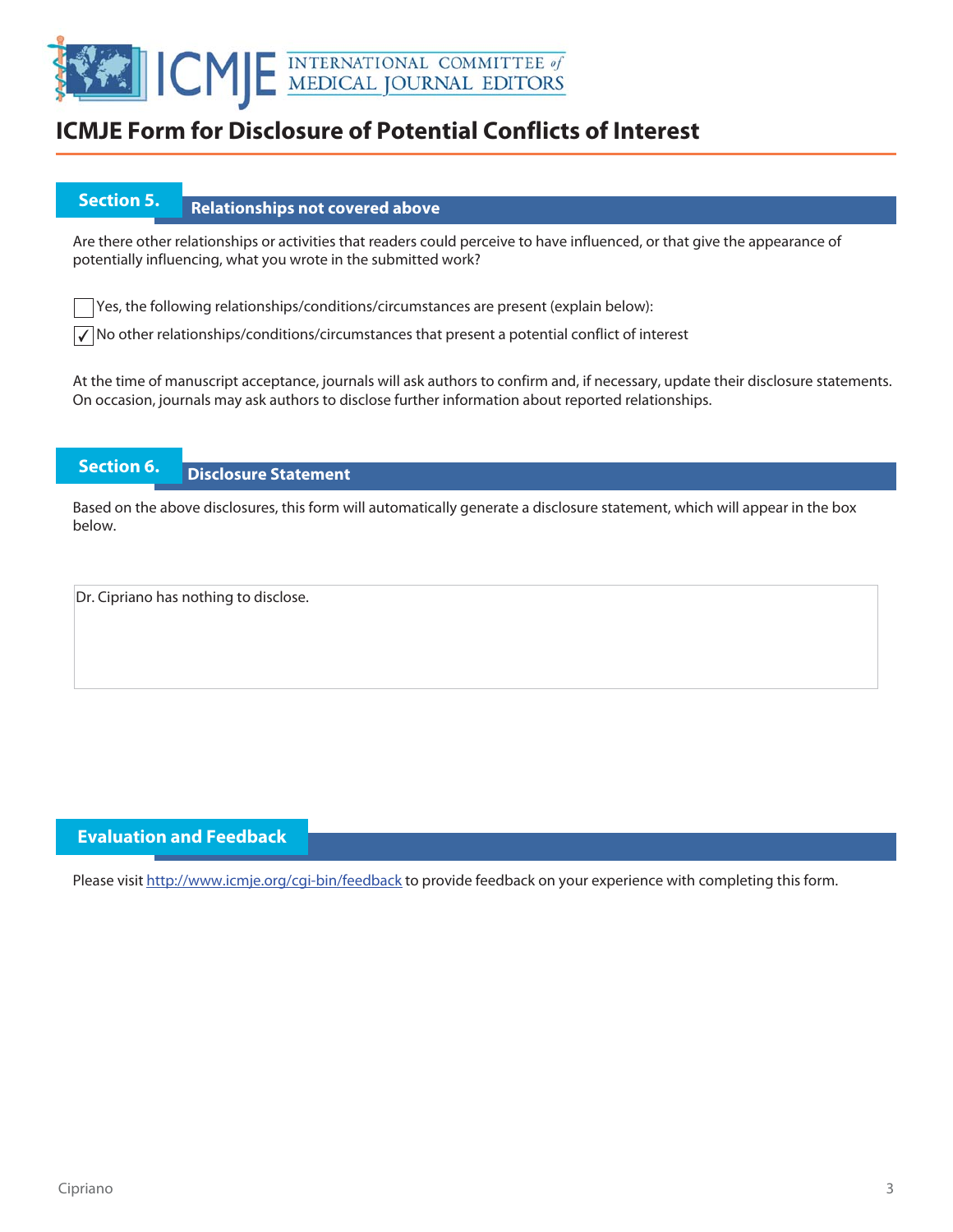

#### **Instructions**

 

> **The purpose of this form is to provide readers of your manuscript with information about your other interests that could influence how they receive and understand your work. The form is designed to be completed electronically and stored electronically. It contains programming that allows appropriate data display. Each author should submit a separate form and is responsible for the accuracy and completeness of the submitted information. The form is in six parts.**

#### **Identifying information. 1.**

#### **The work under consideration for publication. 2.**

This section asks for information about the work that you have submitted for publication. The time frame for this reporting is that of the work itself, from the initial conception and planning to the present. The requested information is about resources that you received, either directly or indirectly (via your institution), to enable you to complete the work. Checking "No" means that you did the work without receiving any financial support from any third party -- that is, the work was supported by funds from the same institution that pays your salary and that institution did not receive third-party funds with which to pay you. If you or your institution received funds from a third party to support the work, such as a government granting agency, charitable foundation or commercial sponsor, check "Yes".

#### **Relevant financial activities outside the submitted work. 3.**

This section asks about your financial relationships with entities in the bio-medical arena that could be perceived to influence, or that give the appearance of potentially influencing, what you wrote in the submitted work. You should disclose interactions with ANY entity that could be considered broadly relevant to the work. For example, if your article is about testing an epidermal growth factor receptor (EGFR) antagonist in lung cancer, you should report all associations with entities pursuing diagnostic or therapeutic strategies in cancer in general, not just in the area of EGFR or lung cancer.

Report all sources of revenue paid (or promised to be paid) directly to you or your institution on your behalf over the 36 months prior to submission of the work. This should include all monies from sources with relevance to the submitted work, not just monies from the entity that sponsored the research. Please note that your interactions with the work's sponsor that are outside the submitted work should also be listed here. If there is any question, it is usually better to disclose a relationship than not to do so.

 For grants you have received for work outside the submitted work, you should disclose support ONLY from entities that could be perceived to be affected financially by the published work, such as drug companies, or foundations supported by entities that could be perceived to have a financial stake in the outcome. Public funding sources, such as government agencies, charitable foundations or academic institutions, need not be disclosed. For example, if a government agency sponsored a study in which you have been involved and drugs were provided by a pharmaceutical company, you need only list the pharmaceutical company.

#### **Intellectual Property. 4.**

This section asks about patents and copyrights, whether pending, issued, licensed and/or receiving royalties.

#### **Relationships not covered above. 5.**

Use this section to report other relationships or activities that readers could perceive to have influenced, or that give the appearance of potentially influencing, what you wrote in the submitted work.

### **Definitions.**

**Entity:** government agency, foundation, commercial sponsor, academic institution, etc.

**Grant:** A grant from an entity, generally [but not always] paid to your organization

**Personal Fees:** Monies paid to you for services rendered, generally honoraria, royalties, or fees for consulting , lectures, speakers bureaus, expert testimony, employment, or other affiliations

**Non-Financial Support:** Examples include drugs/equipment supplied by the entity, travel paid by the entity, writing assistance, administrative support, etc**.**

**Other:** Anything not covered under the previous three boxes **Pending:** The patent has been filed but not issued **Issued:** The patent has been issued by the agency **Licensed:** The patent has been licensed to an entity, whether earning royalties or not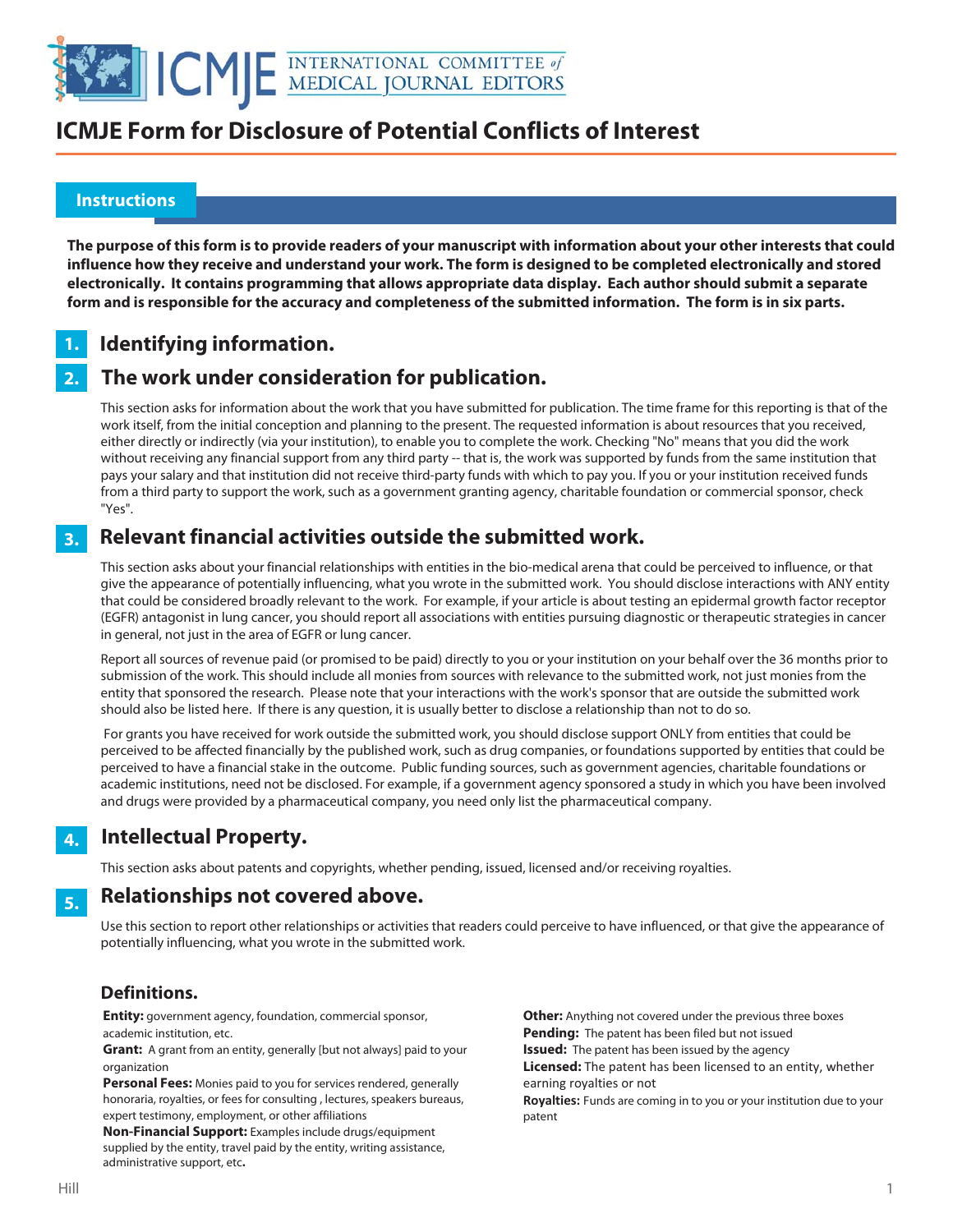

| <b>Section 1.</b><br>1. Given Name (First Name)<br><b>Kirk</b> | <b>Identifying Information</b>                    | 2. Surname (Last Name)<br><b>Hill</b>                                         | 3. Date<br>25-March-2016                        |
|----------------------------------------------------------------|---------------------------------------------------|-------------------------------------------------------------------------------|-------------------------------------------------|
|                                                                | 4. Are you the corresponding author?              | $\sqrt{ NQ}$<br>Yes                                                           | Corresponding Author's Name<br>Douglas McDonald |
| 5. Manuscript Title                                            |                                                   | Malignant Transformation of a Giant Cell Tumor of Bone Treated with Denosumab |                                                 |
| CC-D-16-00024                                                  | 6. Manuscript Identifying Number (if you know it) |                                                                               |                                                 |
| <b>Section 2.</b>                                              |                                                   | <b>The Work Under Consideration for Publication</b>                           |                                                 |

Did you or your institution **at any time** receive payment or services from a third party (government, commercial, private foundation, etc.) for any aspect of the submitted work (including but not limited to grants, data monitoring board, study design, manuscript preparation, statistical analysis, etc.)?

| Are there any relevant conflicts of interest? |  | <b>Yes</b> |  | $\sqrt{}$ No |
|-----------------------------------------------|--|------------|--|--------------|
|-----------------------------------------------|--|------------|--|--------------|

### **Relevant financial activities outside the submitted work. Section 3. Relevant financial activities outset**

Place a check in the appropriate boxes in the table to indicate whether you have financial relationships (regardless of amount of compensation) with entities as described in the instructions. Use one line for each entity; add as many lines as you need by clicking the "Add +" box. You should report relationships that were **present during the 36 months prior to publication**.

| Are there any relevant conflicts of interest? |  | <b>Yes</b> |  | $\sqrt{\ }$ No |
|-----------------------------------------------|--|------------|--|----------------|
|-----------------------------------------------|--|------------|--|----------------|

## **Intellectual Property -- Patents & Copyrights**

| Do you have any patents, whether planned, pending or issued, broadly relevant to the work? $\Box$ Yes $\Box$ No |  |  |  |
|-----------------------------------------------------------------------------------------------------------------|--|--|--|
|-----------------------------------------------------------------------------------------------------------------|--|--|--|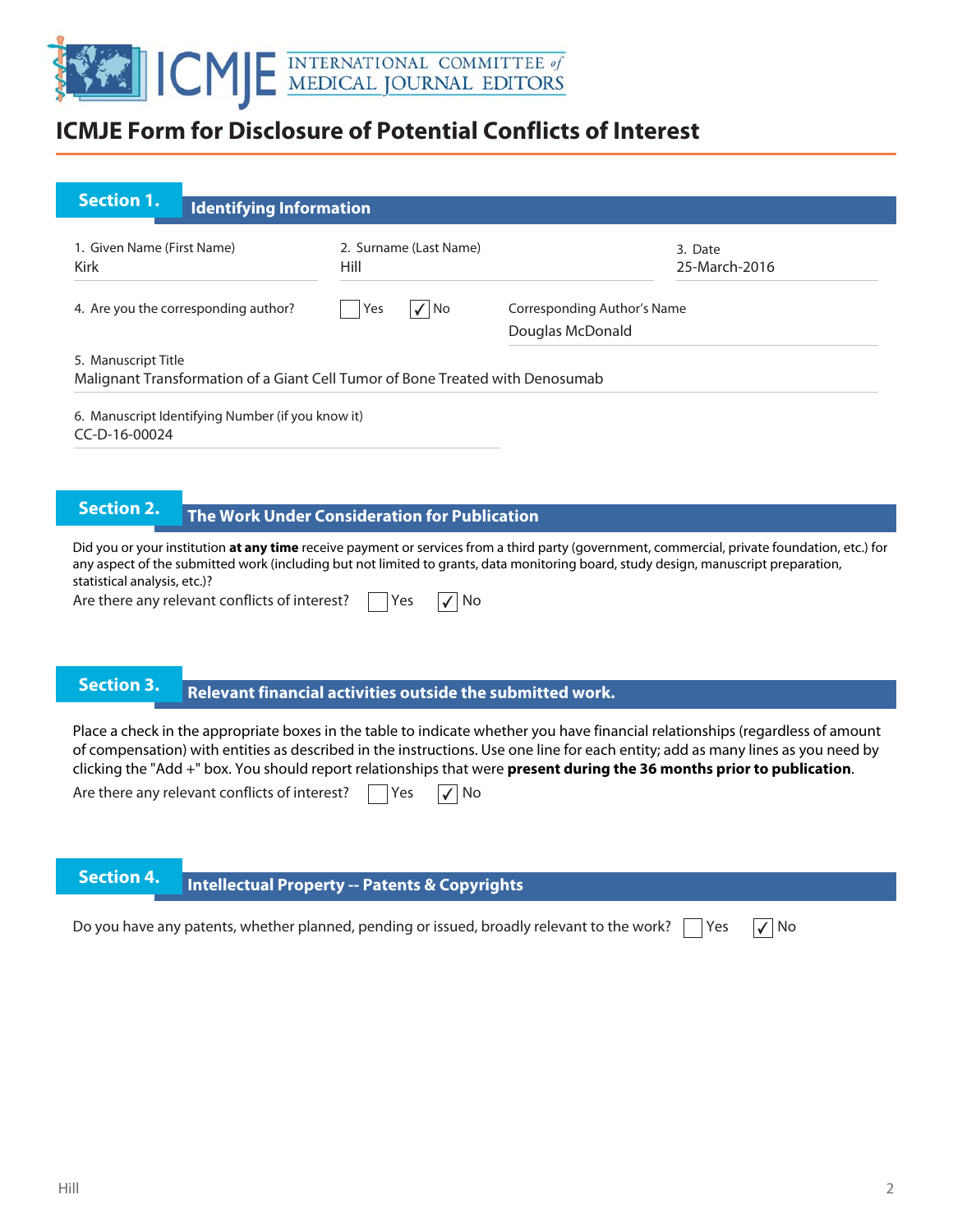

### **Section 5.** Relationships not covered above

Are there other relationships or activities that readers could perceive to have influenced, or that give the appearance of potentially influencing, what you wrote in the submitted work?

Yes, the following relationships/conditions/circumstances are present (explain below):

 $\sqrt{\ }$  No other relationships/conditions/circumstances that present a potential conflict of interest

At the time of manuscript acceptance, journals will ask authors to confirm and, if necessary, update their disclosure statements. On occasion, journals may ask authors to disclose further information about reported relationships.

### **Section 6. Disclosure Statement**

Based on the above disclosures, this form will automatically generate a disclosure statement, which will appear in the box below.

Dr. Hill has nothing to disclose.

### **Evaluation and Feedback**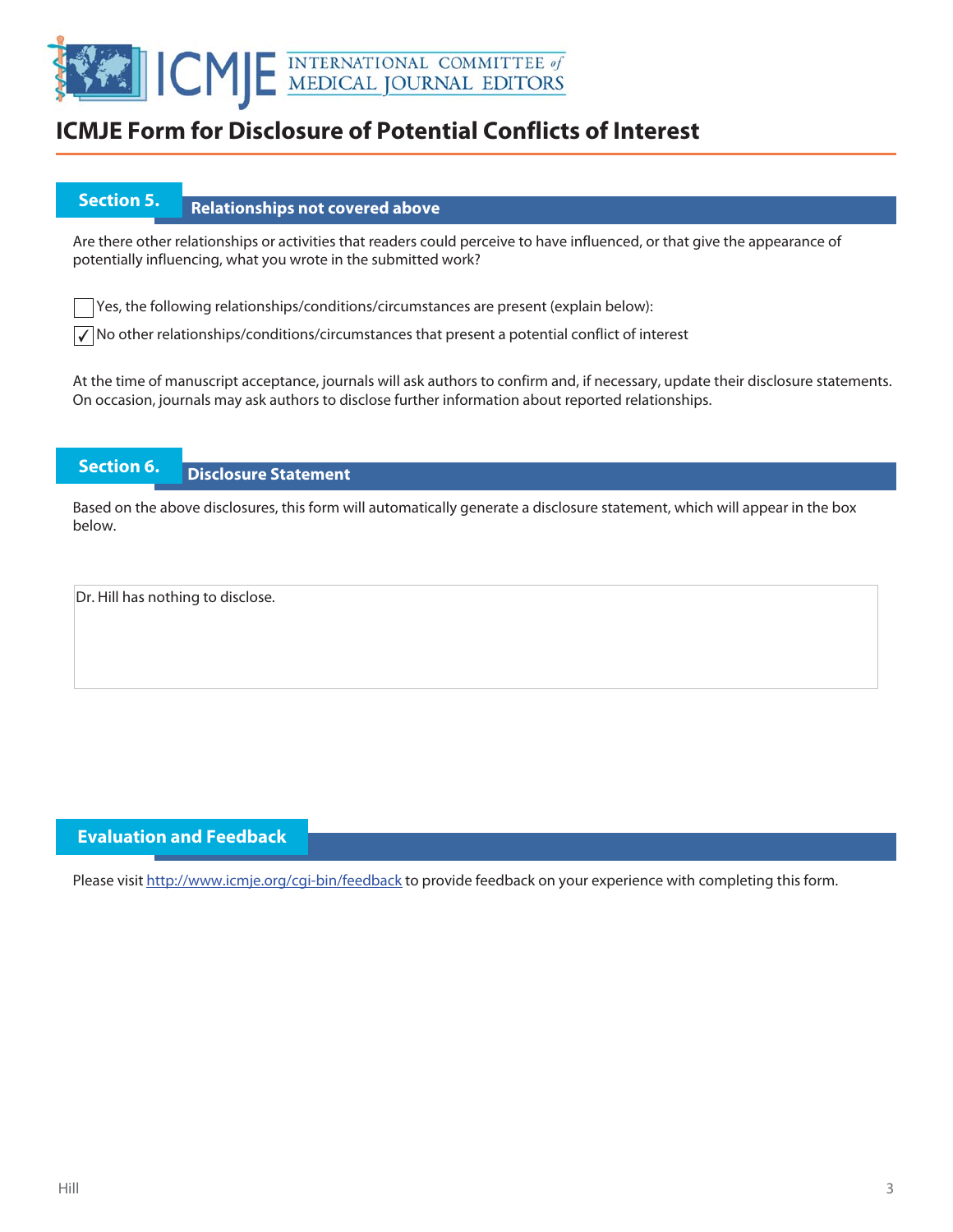

#### **Instructions**

 

> **The purpose of this form is to provide readers of your manuscript with information about your other interests that could influence how they receive and understand your work. The form is designed to be completed electronically and stored electronically. It contains programming that allows appropriate data display. Each author should submit a separate form and is responsible for the accuracy and completeness of the submitted information. The form is in six parts.**

#### **Identifying information. 1.**

#### **The work under consideration for publication. 2.**

This section asks for information about the work that you have submitted for publication. The time frame for this reporting is that of the work itself, from the initial conception and planning to the present. The requested information is about resources that you received, either directly or indirectly (via your institution), to enable you to complete the work. Checking "No" means that you did the work without receiving any financial support from any third party -- that is, the work was supported by funds from the same institution that pays your salary and that institution did not receive third-party funds with which to pay you. If you or your institution received funds from a third party to support the work, such as a government granting agency, charitable foundation or commercial sponsor, check "Yes".

#### **Relevant financial activities outside the submitted work. 3.**

This section asks about your financial relationships with entities in the bio-medical arena that could be perceived to influence, or that give the appearance of potentially influencing, what you wrote in the submitted work. You should disclose interactions with ANY entity that could be considered broadly relevant to the work. For example, if your article is about testing an epidermal growth factor receptor (EGFR) antagonist in lung cancer, you should report all associations with entities pursuing diagnostic or therapeutic strategies in cancer in general, not just in the area of EGFR or lung cancer.

Report all sources of revenue paid (or promised to be paid) directly to you or your institution on your behalf over the 36 months prior to submission of the work. This should include all monies from sources with relevance to the submitted work, not just monies from the entity that sponsored the research. Please note that your interactions with the work's sponsor that are outside the submitted work should also be listed here. If there is any question, it is usually better to disclose a relationship than not to do so.

 For grants you have received for work outside the submitted work, you should disclose support ONLY from entities that could be perceived to be affected financially by the published work, such as drug companies, or foundations supported by entities that could be perceived to have a financial stake in the outcome. Public funding sources, such as government agencies, charitable foundations or academic institutions, need not be disclosed. For example, if a government agency sponsored a study in which you have been involved and drugs were provided by a pharmaceutical company, you need only list the pharmaceutical company.

#### **Intellectual Property. 4.**

This section asks about patents and copyrights, whether pending, issued, licensed and/or receiving royalties.

#### **Relationships not covered above. 5.**

Use this section to report other relationships or activities that readers could perceive to have influenced, or that give the appearance of potentially influencing, what you wrote in the submitted work.

### **Definitions.**

**Entity:** government agency, foundation, commercial sponsor, academic institution, etc.

**Grant:** A grant from an entity, generally [but not always] paid to your organization

**Personal Fees:** Monies paid to you for services rendered, generally honoraria, royalties, or fees for consulting , lectures, speakers bureaus, expert testimony, employment, or other affiliations

**Non-Financial Support:** Examples include drugs/equipment supplied by the entity, travel paid by the entity, writing assistance, administrative support, etc**.**

**Other:** Anything not covered under the previous three boxes **Pending:** The patent has been filed but not issued **Issued:** The patent has been issued by the agency **Licensed:** The patent has been licensed to an entity, whether earning royalties or not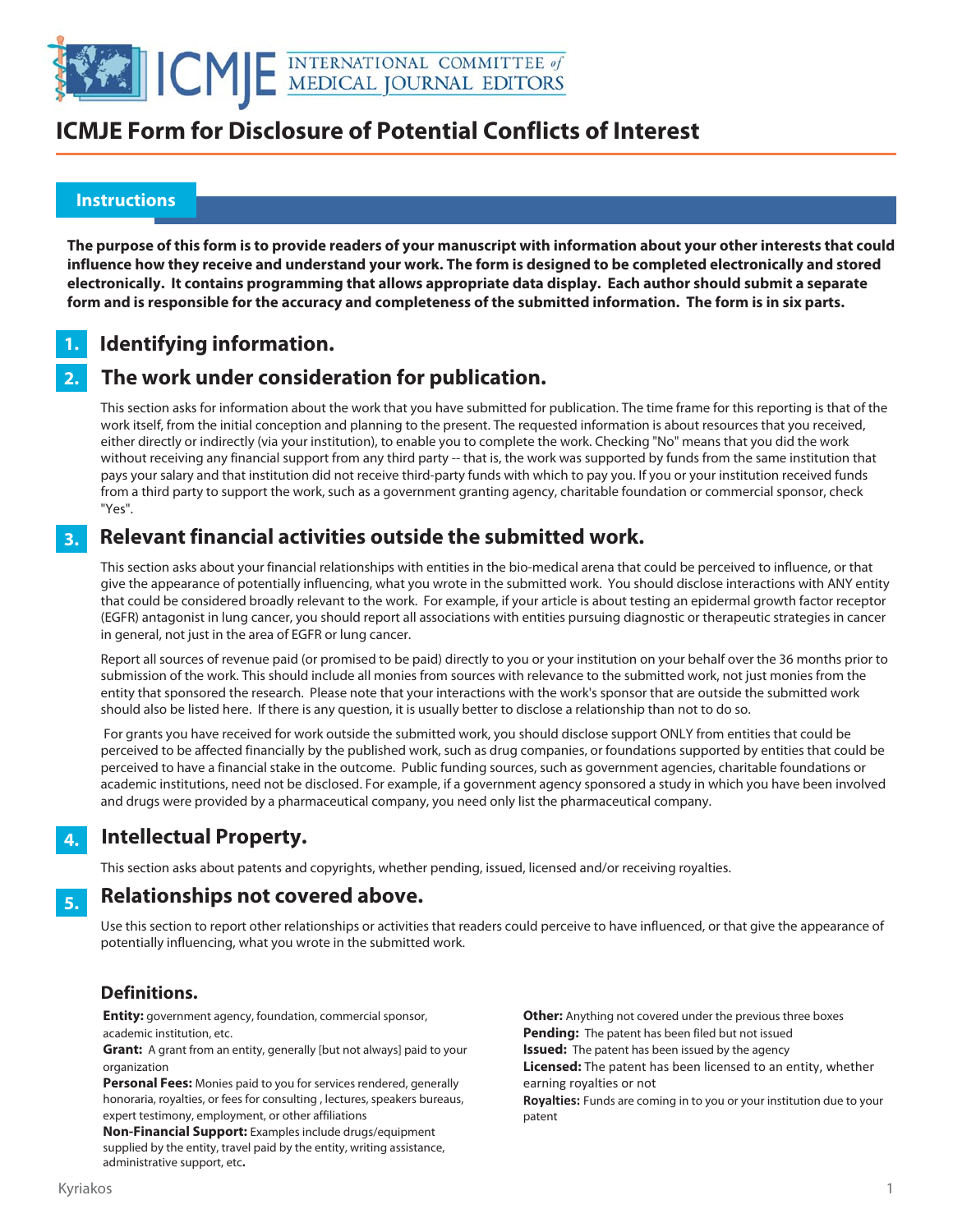

| <b>Section 1.</b>                     | <b>Identifying Information</b>                                                |          |                        |                                                 |                                                                                                                                                      |
|---------------------------------------|-------------------------------------------------------------------------------|----------|------------------------|-------------------------------------------------|------------------------------------------------------------------------------------------------------------------------------------------------------|
| 1. Given Name (First Name)<br>Michael |                                                                               | Kyriakos | 2. Surname (Last Name) |                                                 | 3. Date<br>25-March-2016                                                                                                                             |
|                                       | 4. Are you the corresponding author?                                          | Yes      | $\sqrt{ NQ}$           | Corresponding Author's Name<br>Douglas McDonald |                                                                                                                                                      |
| 5. Manuscript Title                   | Malignant Transformation of a Giant Cell Tumor of Bone Treated with Denosumab |          |                        |                                                 |                                                                                                                                                      |
| CC-D-16-00024                         | 6. Manuscript Identifying Number (if you know it)                             |          |                        |                                                 |                                                                                                                                                      |
| <b>Section 2.</b>                     | <b>The Work Under Consideration for Publication</b>                           |          |                        |                                                 |                                                                                                                                                      |
|                                       |                                                                               |          |                        |                                                 | Did you or your institution <b>at any time</b> receive payment or services from a third party (government, commercial, private foundation, etc.) for |

any aspect of the submitted work (including but not limited to grants, data monitoring board, study design, manuscript preparation, statistical analysis, etc.)?

| Are there any relevant conflicts of interest? |  | <b>Yes</b> |  | $\sqrt{\ }$ No |
|-----------------------------------------------|--|------------|--|----------------|
|-----------------------------------------------|--|------------|--|----------------|

## **Relevant financial activities outside the submitted work. Section 3. Relevant financial activities outset**

Place a check in the appropriate boxes in the table to indicate whether you have financial relationships (regardless of amount of compensation) with entities as described in the instructions. Use one line for each entity; add as many lines as you need by clicking the "Add +" box. You should report relationships that were **present during the 36 months prior to publication**.

|  | Are there any relevant conflicts of interest? |  | Yes |  | $\sqrt{\ }$ No |
|--|-----------------------------------------------|--|-----|--|----------------|
|--|-----------------------------------------------|--|-----|--|----------------|

## **Intellectual Property -- Patents & Copyrights**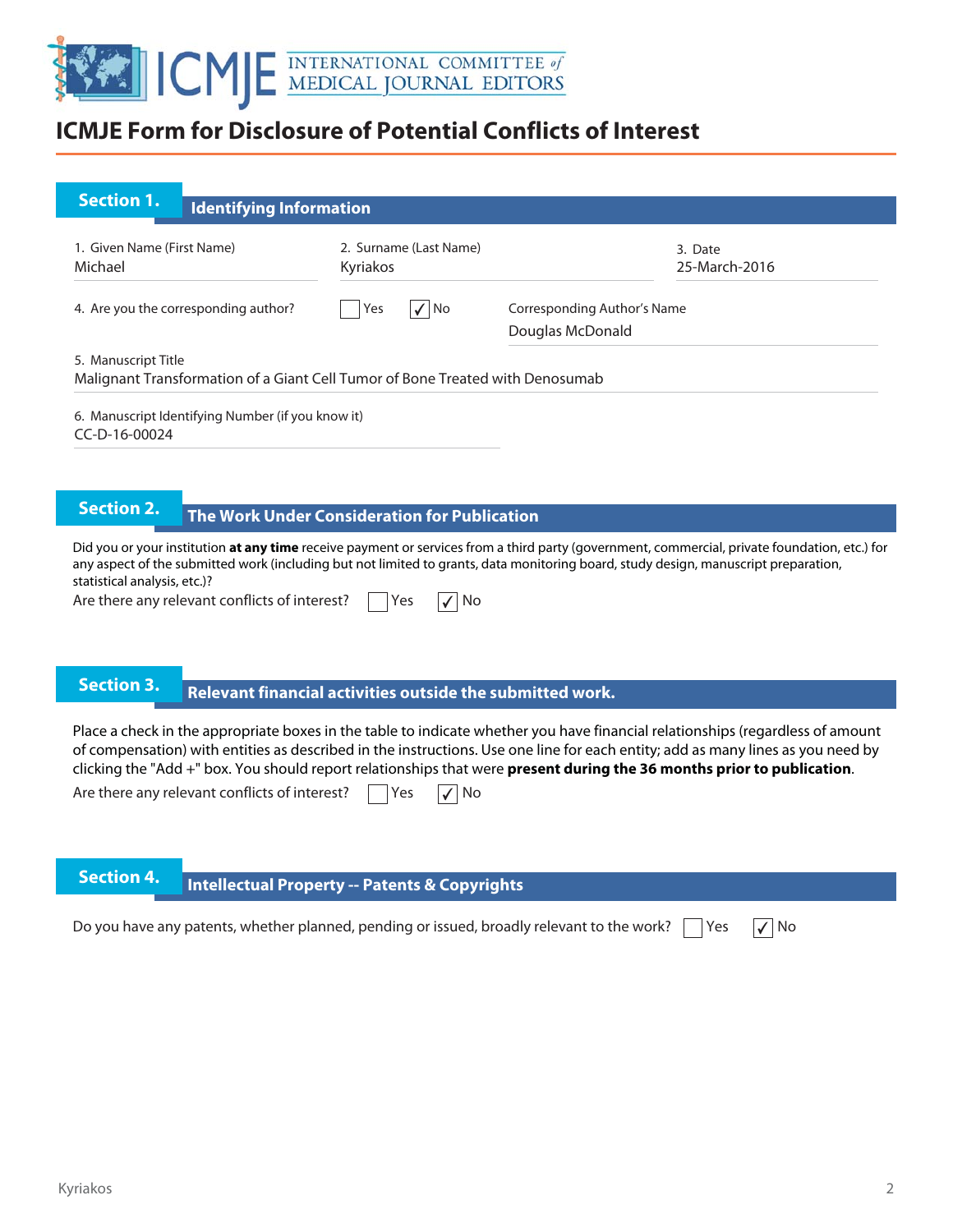

### **Section 5.** Relationships not covered above

Are there other relationships or activities that readers could perceive to have influenced, or that give the appearance of potentially influencing, what you wrote in the submitted work?

Yes, the following relationships/conditions/circumstances are present (explain below):

 $\sqrt{\ }$  No other relationships/conditions/circumstances that present a potential conflict of interest

At the time of manuscript acceptance, journals will ask authors to confirm and, if necessary, update their disclosure statements. On occasion, journals may ask authors to disclose further information about reported relationships.

### **Section 6. Disclosure Statement**

Based on the above disclosures, this form will automatically generate a disclosure statement, which will appear in the box below.

Dr. Kyriakos has nothing to disclose.

### **Evaluation and Feedback**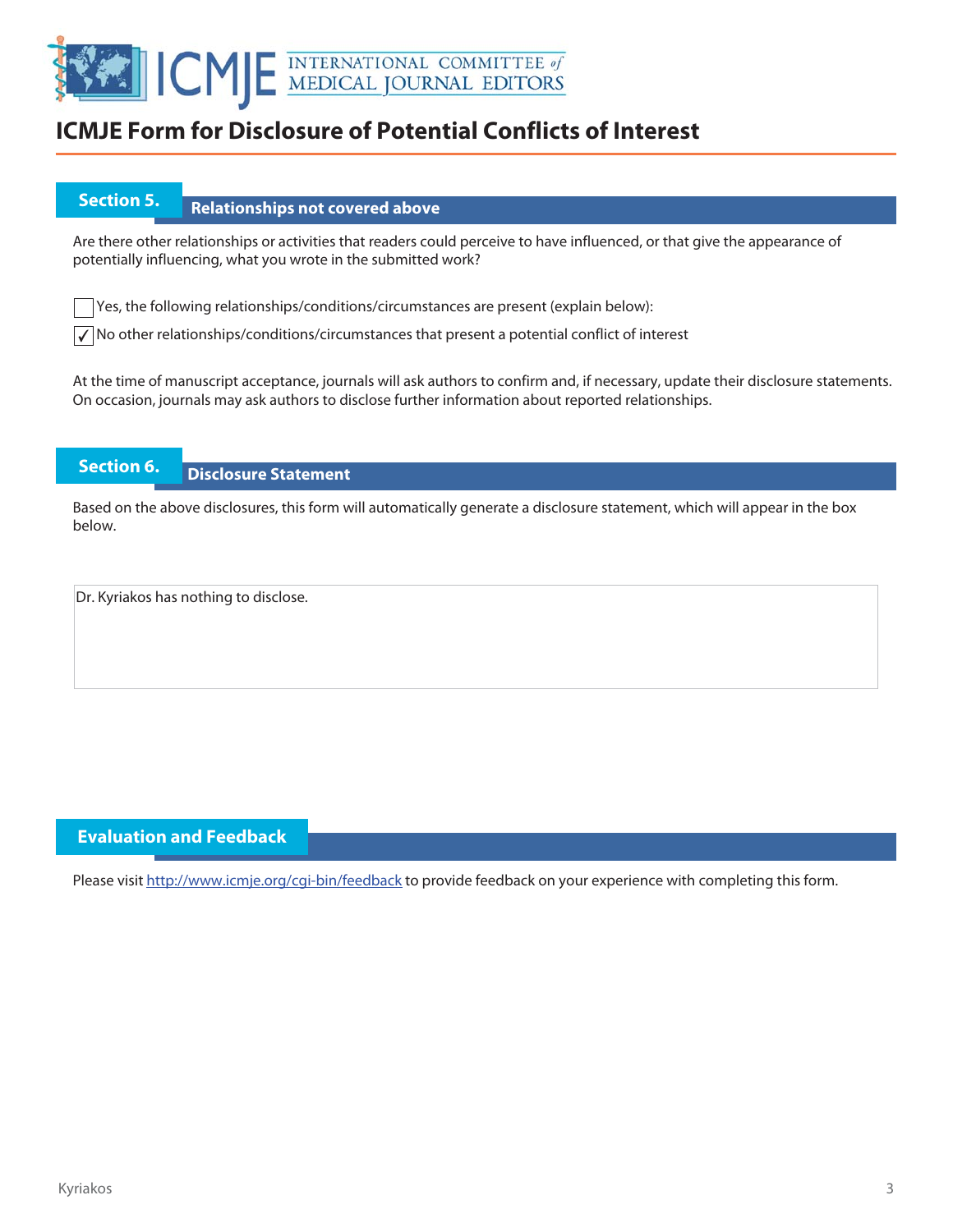

#### **Instructions**

 

> **The purpose of this form is to provide readers of your manuscript with information about your other interests that could influence how they receive and understand your work. The form is designed to be completed electronically and stored electronically. It contains programming that allows appropriate data display. Each author should submit a separate form and is responsible for the accuracy and completeness of the submitted information. The form is in six parts.**

#### **Identifying information. 1.**

#### **The work under consideration for publication. 2.**

This section asks for information about the work that you have submitted for publication. The time frame for this reporting is that of the work itself, from the initial conception and planning to the present. The requested information is about resources that you received, either directly or indirectly (via your institution), to enable you to complete the work. Checking "No" means that you did the work without receiving any financial support from any third party -- that is, the work was supported by funds from the same institution that pays your salary and that institution did not receive third-party funds with which to pay you. If you or your institution received funds from a third party to support the work, such as a government granting agency, charitable foundation or commercial sponsor, check "Yes".

#### **Relevant financial activities outside the submitted work. 3.**

This section asks about your financial relationships with entities in the bio-medical arena that could be perceived to influence, or that give the appearance of potentially influencing, what you wrote in the submitted work. You should disclose interactions with ANY entity that could be considered broadly relevant to the work. For example, if your article is about testing an epidermal growth factor receptor (EGFR) antagonist in lung cancer, you should report all associations with entities pursuing diagnostic or therapeutic strategies in cancer in general, not just in the area of EGFR or lung cancer.

Report all sources of revenue paid (or promised to be paid) directly to you or your institution on your behalf over the 36 months prior to submission of the work. This should include all monies from sources with relevance to the submitted work, not just monies from the entity that sponsored the research. Please note that your interactions with the work's sponsor that are outside the submitted work should also be listed here. If there is any question, it is usually better to disclose a relationship than not to do so.

 For grants you have received for work outside the submitted work, you should disclose support ONLY from entities that could be perceived to be affected financially by the published work, such as drug companies, or foundations supported by entities that could be perceived to have a financial stake in the outcome. Public funding sources, such as government agencies, charitable foundations or academic institutions, need not be disclosed. For example, if a government agency sponsored a study in which you have been involved and drugs were provided by a pharmaceutical company, you need only list the pharmaceutical company.

#### **Intellectual Property. 4.**

This section asks about patents and copyrights, whether pending, issued, licensed and/or receiving royalties.

#### **Relationships not covered above. 5.**

Use this section to report other relationships or activities that readers could perceive to have influenced, or that give the appearance of potentially influencing, what you wrote in the submitted work.

### **Definitions.**

**Entity:** government agency, foundation, commercial sponsor, academic institution, etc.

**Grant:** A grant from an entity, generally [but not always] paid to your organization

**Personal Fees:** Monies paid to you for services rendered, generally honoraria, royalties, or fees for consulting , lectures, speakers bureaus, expert testimony, employment, or other affiliations

**Non-Financial Support:** Examples include drugs/equipment supplied by the entity, travel paid by the entity, writing assistance, administrative support, etc**.**

**Other:** Anything not covered under the previous three boxes **Pending:** The patent has been filed but not issued **Issued:** The patent has been issued by the agency **Licensed:** The patent has been licensed to an entity, whether earning royalties or not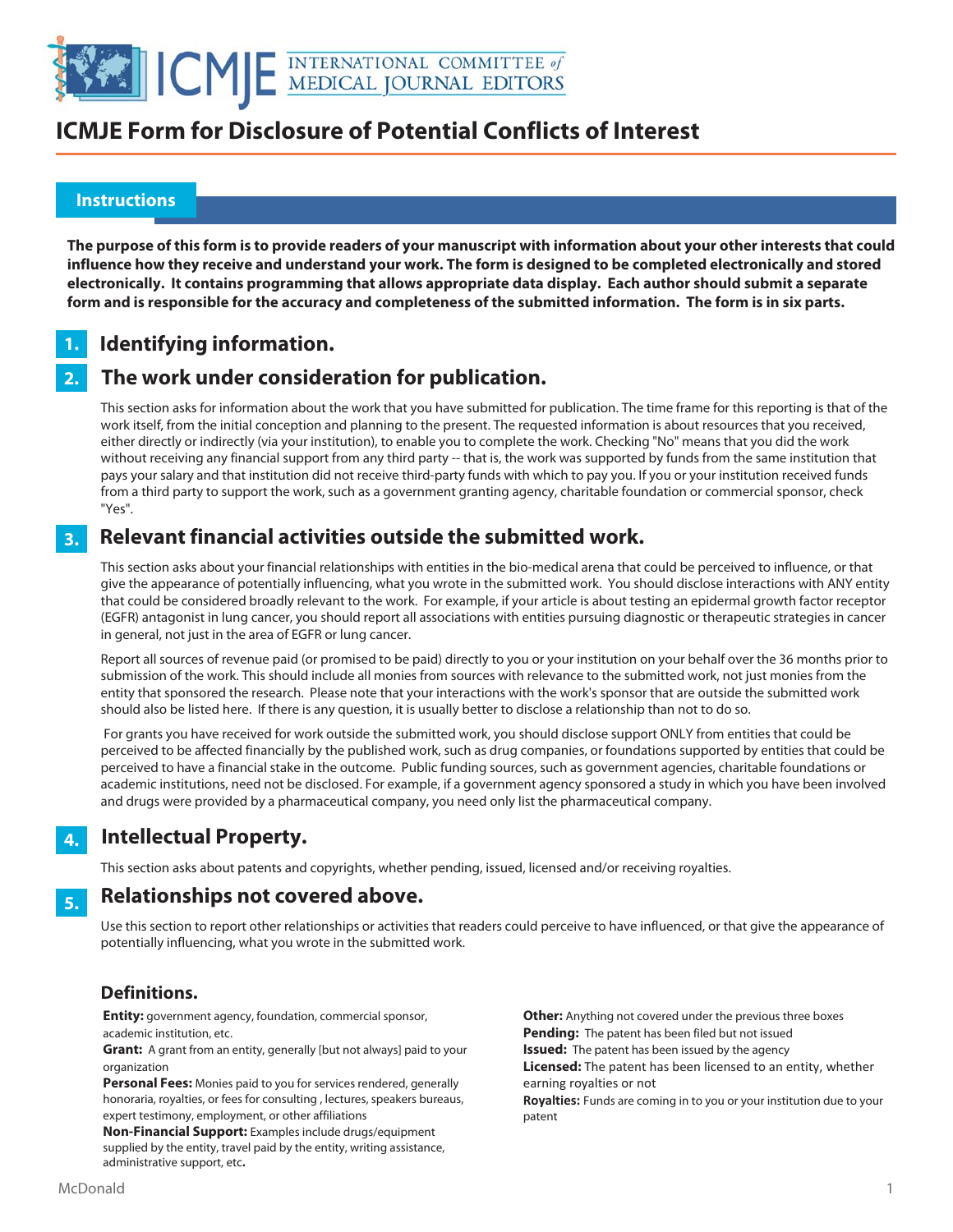

| <b>Section 1.</b>                     | <b>Identifying Information</b>                    |                                                                               |                          |
|---------------------------------------|---------------------------------------------------|-------------------------------------------------------------------------------|--------------------------|
| 1. Given Name (First Name)<br>Douglas |                                                   | 2. Surname (Last Name)<br>McDonald                                            | 3. Date<br>25-March-2016 |
|                                       | 4. Are you the corresponding author?              | Yes<br>No<br>$\checkmark$                                                     |                          |
| 5. Manuscript Title                   |                                                   | Malignant Transformation of a Giant Cell Tumor of Bone Treated with Denosumab |                          |
| CC-D-16-00024                         | 6. Manuscript Identifying Number (if you know it) |                                                                               |                          |
|                                       |                                                   |                                                                               |                          |
| <b>Section 2.</b>                     |                                                   | <b>The Work Under Consideration for Publication</b>                           |                          |

Did you or your institution **at any time** receive payment or services from a third party (government, commercial, private foundation, etc.) for any aspect of the submitted work (including but not limited to grants, data monitoring board, study design, manuscript preparation, statistical analysis, etc.)?

Are there any relevant conflicts of interest?  $\Box$  Yes  $\Box$  No

# **Relevant financial activities outside the submitted work. Section 3. Relevant financial activities outset**

Place a check in the appropriate boxes in the table to indicate whether you have financial relationships (regardless of amount of compensation) with entities as described in the instructions. Use one line for each entity; add as many lines as you need by clicking the "Add +" box. You should report relationships that were **present during the 36 months prior to publication**.

Are there any relevant conflicts of interest?  $\Box$  Yes  $\Box$  No

## **Intellectual Property -- Patents & Copyrights**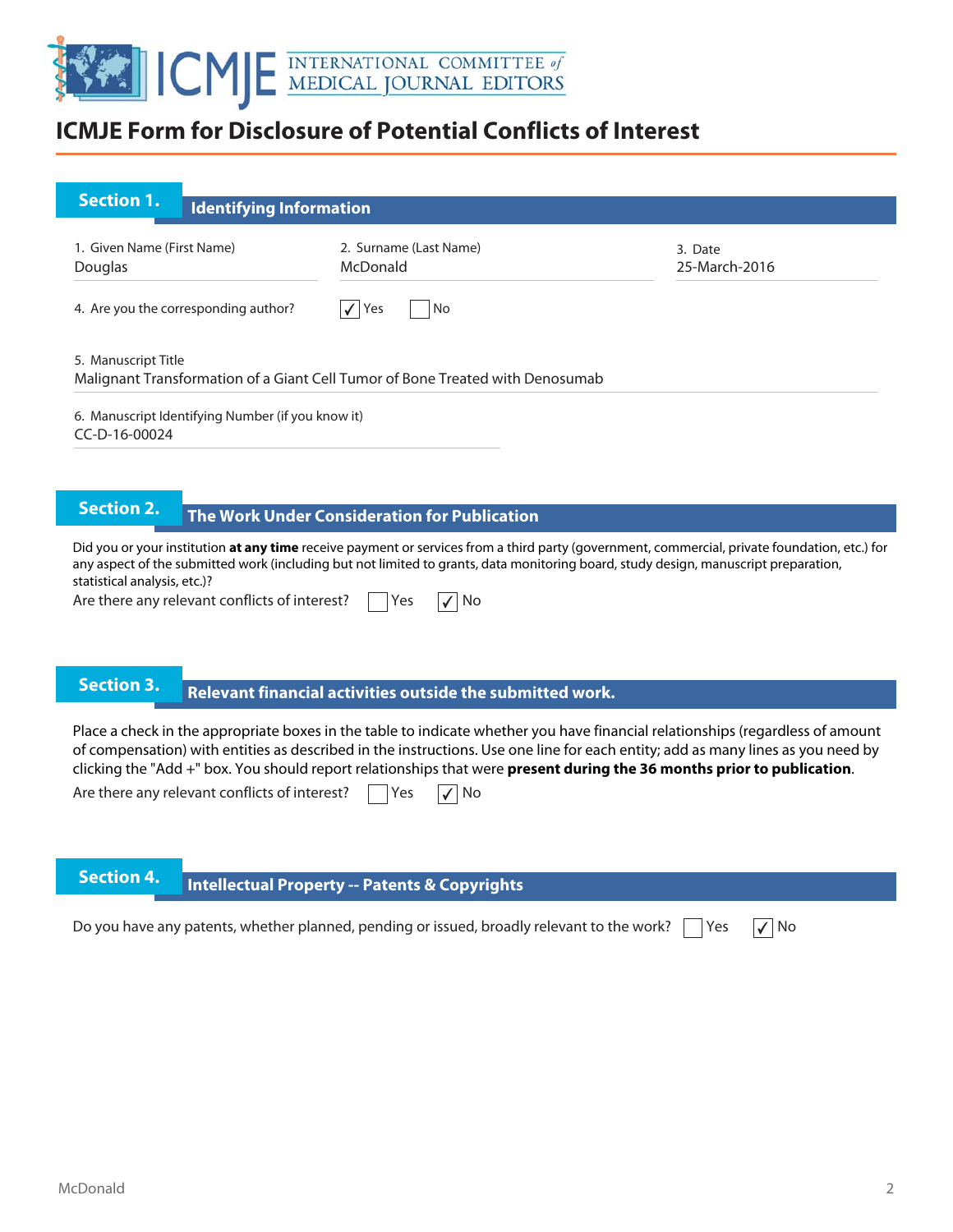

### **Section 5.** Relationships not covered above

Are there other relationships or activities that readers could perceive to have influenced, or that give the appearance of potentially influencing, what you wrote in the submitted work?

Yes, the following relationships/conditions/circumstances are present (explain below):

 $\sqrt{\ }$  No other relationships/conditions/circumstances that present a potential conflict of interest

At the time of manuscript acceptance, journals will ask authors to confirm and, if necessary, update their disclosure statements. On occasion, journals may ask authors to disclose further information about reported relationships.

### **Section 6. Disclosure Statement**

Based on the above disclosures, this form will automatically generate a disclosure statement, which will appear in the box below.

Dr. McDonald has nothing to disclose.

### **Evaluation and Feedback**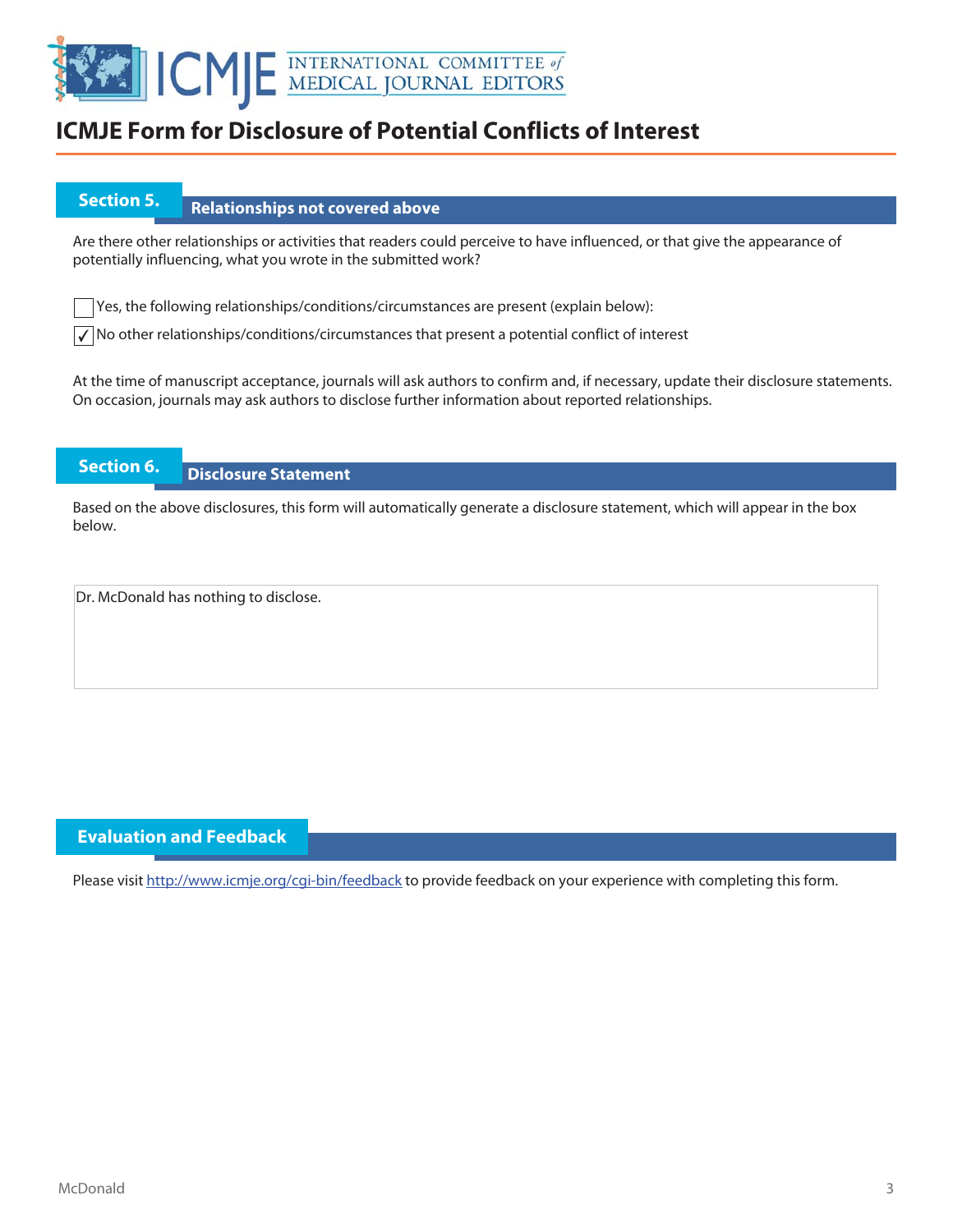

#### **Instructions**

 

> **The purpose of this form is to provide readers of your manuscript with information about your other interests that could influence how they receive and understand your work. The form is designed to be completed electronically and stored electronically. It contains programming that allows appropriate data display. Each author should submit a separate form and is responsible for the accuracy and completeness of the submitted information. The form is in six parts.**

#### **Identifying information. 1.**

#### **The work under consideration for publication. 2.**

This section asks for information about the work that you have submitted for publication. The time frame for this reporting is that of the work itself, from the initial conception and planning to the present. The requested information is about resources that you received, either directly or indirectly (via your institution), to enable you to complete the work. Checking "No" means that you did the work without receiving any financial support from any third party -- that is, the work was supported by funds from the same institution that pays your salary and that institution did not receive third-party funds with which to pay you. If you or your institution received funds from a third party to support the work, such as a government granting agency, charitable foundation or commercial sponsor, check "Yes".

#### **Relevant financial activities outside the submitted work. 3.**

This section asks about your financial relationships with entities in the bio-medical arena that could be perceived to influence, or that give the appearance of potentially influencing, what you wrote in the submitted work. You should disclose interactions with ANY entity that could be considered broadly relevant to the work. For example, if your article is about testing an epidermal growth factor receptor (EGFR) antagonist in lung cancer, you should report all associations with entities pursuing diagnostic or therapeutic strategies in cancer in general, not just in the area of EGFR or lung cancer.

Report all sources of revenue paid (or promised to be paid) directly to you or your institution on your behalf over the 36 months prior to submission of the work. This should include all monies from sources with relevance to the submitted work, not just monies from the entity that sponsored the research. Please note that your interactions with the work's sponsor that are outside the submitted work should also be listed here. If there is any question, it is usually better to disclose a relationship than not to do so.

 For grants you have received for work outside the submitted work, you should disclose support ONLY from entities that could be perceived to be affected financially by the published work, such as drug companies, or foundations supported by entities that could be perceived to have a financial stake in the outcome. Public funding sources, such as government agencies, charitable foundations or academic institutions, need not be disclosed. For example, if a government agency sponsored a study in which you have been involved and drugs were provided by a pharmaceutical company, you need only list the pharmaceutical company.

#### **Intellectual Property. 4.**

This section asks about patents and copyrights, whether pending, issued, licensed and/or receiving royalties.

#### **Relationships not covered above. 5.**

Use this section to report other relationships or activities that readers could perceive to have influenced, or that give the appearance of potentially influencing, what you wrote in the submitted work.

### **Definitions.**

**Entity:** government agency, foundation, commercial sponsor, academic institution, etc.

**Grant:** A grant from an entity, generally [but not always] paid to your organization

**Personal Fees:** Monies paid to you for services rendered, generally honoraria, royalties, or fees for consulting , lectures, speakers bureaus, expert testimony, employment, or other affiliations

**Non-Financial Support:** Examples include drugs/equipment supplied by the entity, travel paid by the entity, writing assistance, administrative support, etc**.**

**Other:** Anything not covered under the previous three boxes **Pending:** The patent has been filed but not issued **Issued:** The patent has been issued by the agency **Licensed:** The patent has been licensed to an entity, whether earning royalties or not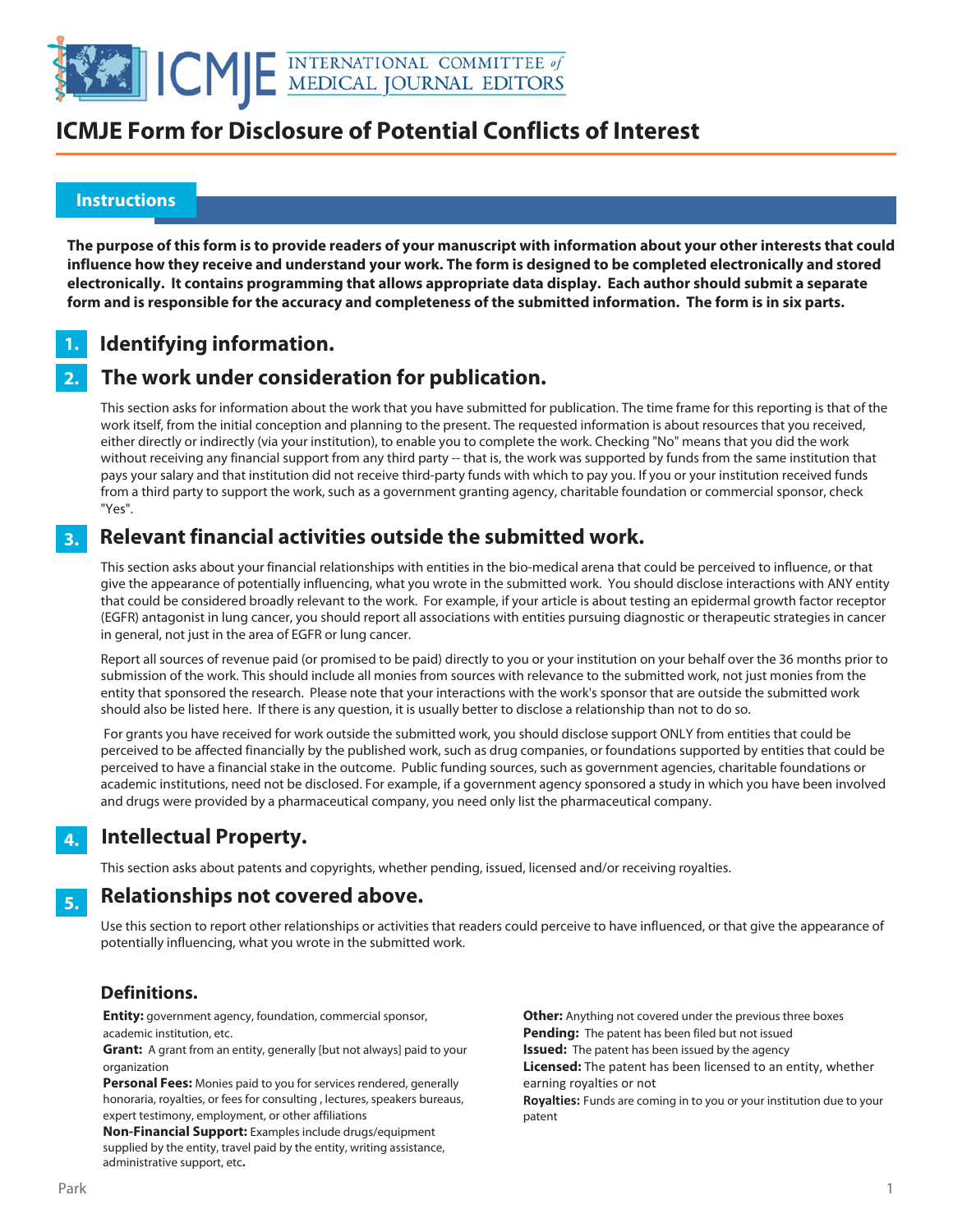

| 1. Given Name (First Name)<br>Andrew |                                                   | 2. Surname (Last Name)<br>Park                                                | 3. Date<br>25-March-2016                        |
|--------------------------------------|---------------------------------------------------|-------------------------------------------------------------------------------|-------------------------------------------------|
|                                      | 4. Are you the corresponding author?              | $\sqrt{ NQ}$<br>Yes                                                           | Corresponding Author's Name<br>Douglas McDonald |
| 5. Manuscript Title                  |                                                   | Malignant Transformation of a Giant Cell Tumor of Bone Treated with Denosumab |                                                 |
| CC-D-16-00024                        | 6. Manuscript Identifying Number (if you know it) |                                                                               |                                                 |

Did you or your institution **at any time** receive payment or services from a third party (government, commercial, private foundation, etc.) for any aspect of the submitted work (including but not limited to grants, data monitoring board, study design, manuscript preparation, statistical analysis, etc.)?

Are there any relevant conflicts of interest?  $\Box$  Yes  $\Box$  No

## **Relevant financial activities outside the submitted work. Section 3. Relevant financial activities outset**

Place a check in the appropriate boxes in the table to indicate whether you have financial relationships (regardless of amount of compensation) with entities as described in the instructions. Use one line for each entity; add as many lines as you need by clicking the "Add +" box. You should report relationships that were **present during the 36 months prior to publication**.

Are there any relevant conflicts of interest?  $\Box$  Yes  $\Box$  No

## **Intellectual Property -- Patents & Copyrights**